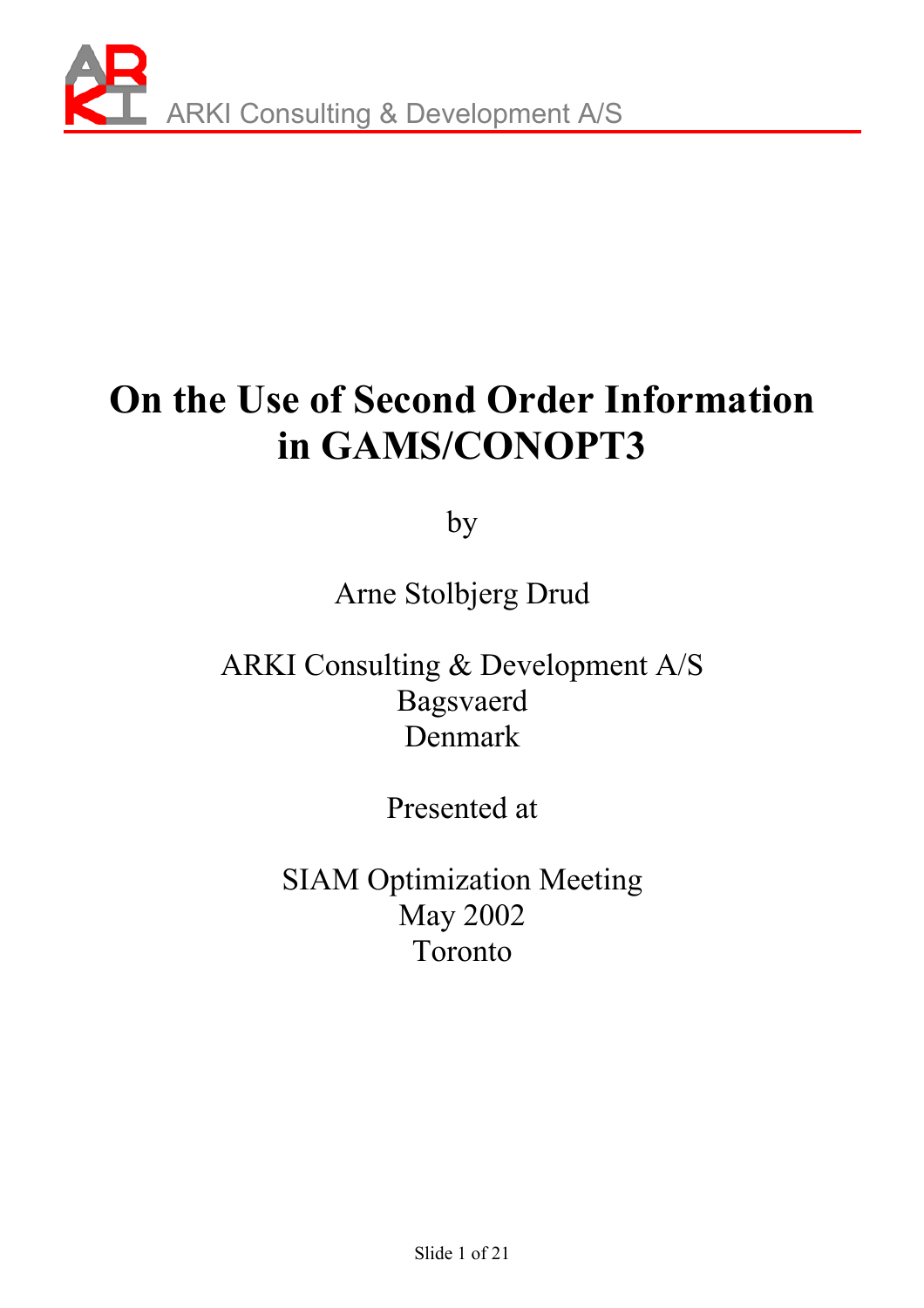# **Overview**

Introduction:

- My Personal Interest in Nonlinear Optimization
- The Universe of Models and Methods
- On Multi-Method Solvers

The GRG Method

- The Basic Method
- Variations on the GRG Method
- The Methods used in CONOPT2
- The new SQP Method in CONOPT3

Some Results

Improving a Multi-Method Solver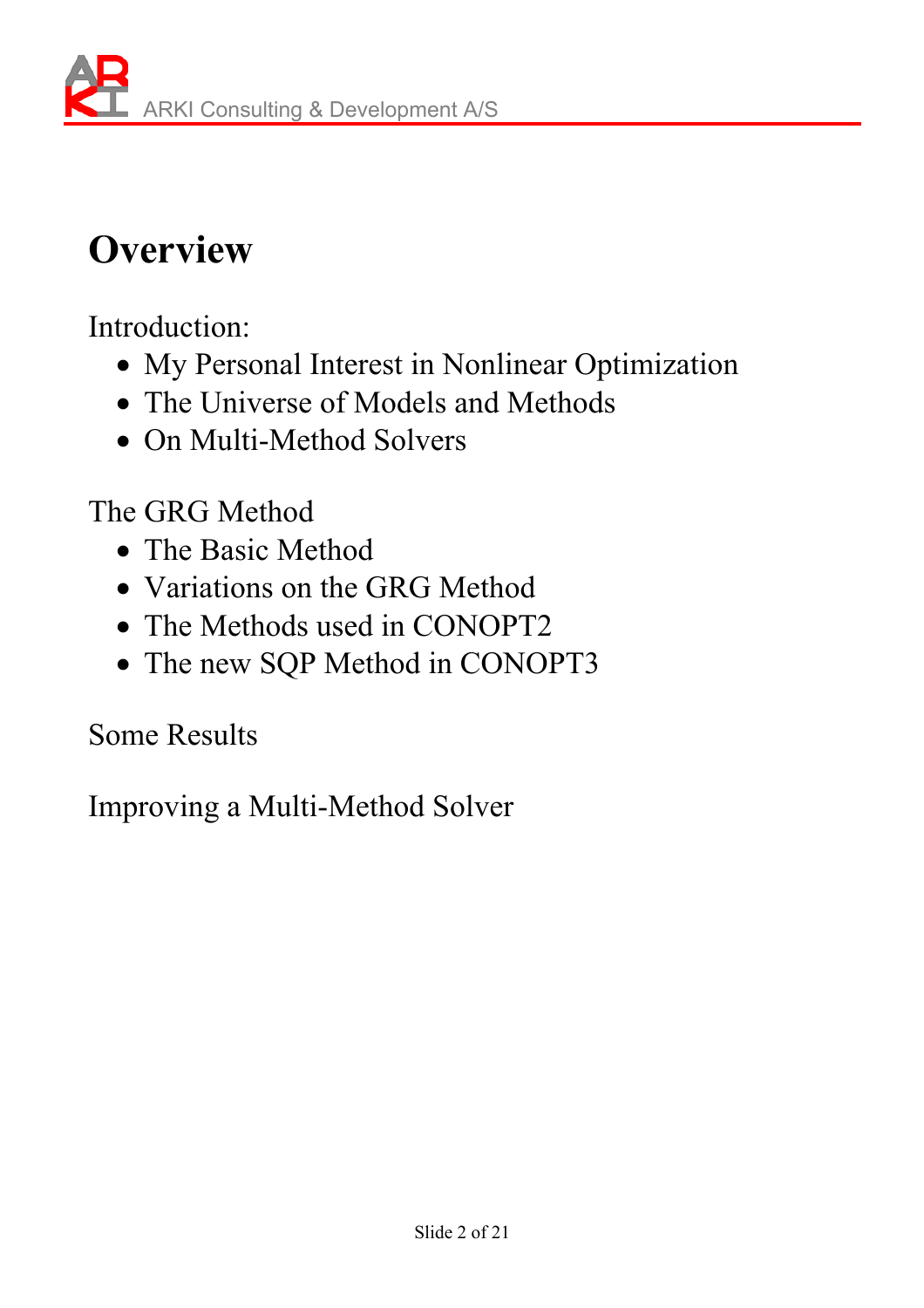# **My Personal Interest in Optimization**

I am trying to convert theory and methods developed by many of my colleagues into software, that is useful to practical modelers.

Many of my user have neither knowledge nor appreciation of the many aspects of the theory of nonlinear optimization.

However, they are usually experts in their own field (economics, chemistry, engineering etc) and they can appreciate the results they get.

My interest is therefore not in proofs of global convergence or of superlinear or quadratic convergence, but in robust implementations of large scale model components and in their practical use.

In other words: My interest is to push the frontiers for practical use of NLP using many small pushes.

This talk with describe one of these small pushes.

Note: Although global optimality is desirable, I will only talk about locally optimal solutions.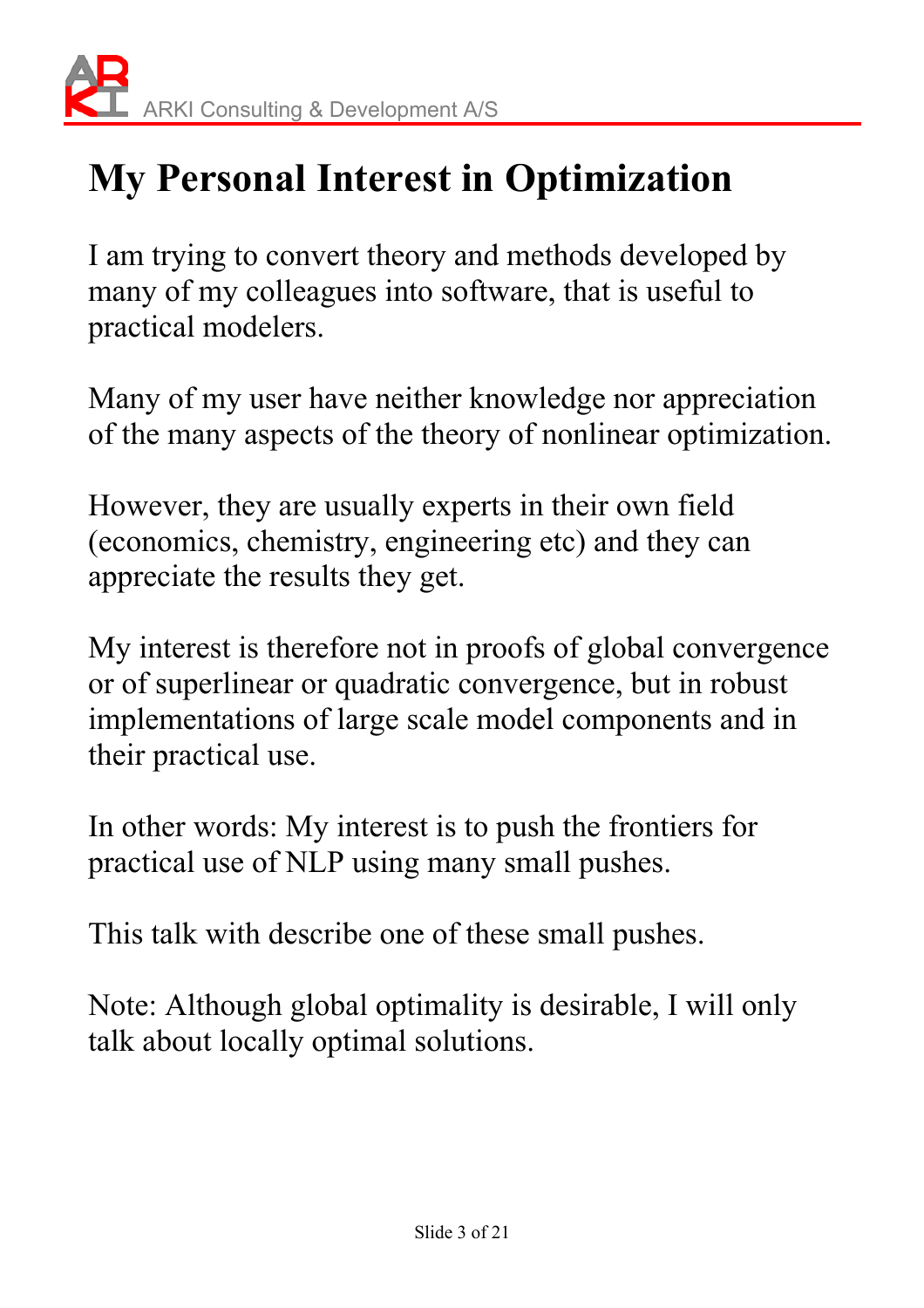# **The Universe of Models**

The models users attempt to solve (or dream of solving) can be characterized by many partly independent attributes:

- Size (from a few variables and constraints into the millions)
- Degree of nonlinearity (from linear constraints and nonlinear objective over a few nonlinear constraints to most constraints being very nonlinear)
- Degrees of freedom (or number of superbasics) (from none in the optimal solution to hundreds and thousands)
- Source of difficulty (nonlinearity of the constraints, combinatorial difficulties related to active inequalities, size).

Existing methods are often designed and appropriate for only a subset of this universe. SLP is for example usually excellent for models with few degrees of freedom, many inequalities, and fairly mild nonlinearities, independent of the size.

Although SQP can solve these models and have superior theoretical properties, it is often an overkill and it can be much slower than simpler approaches.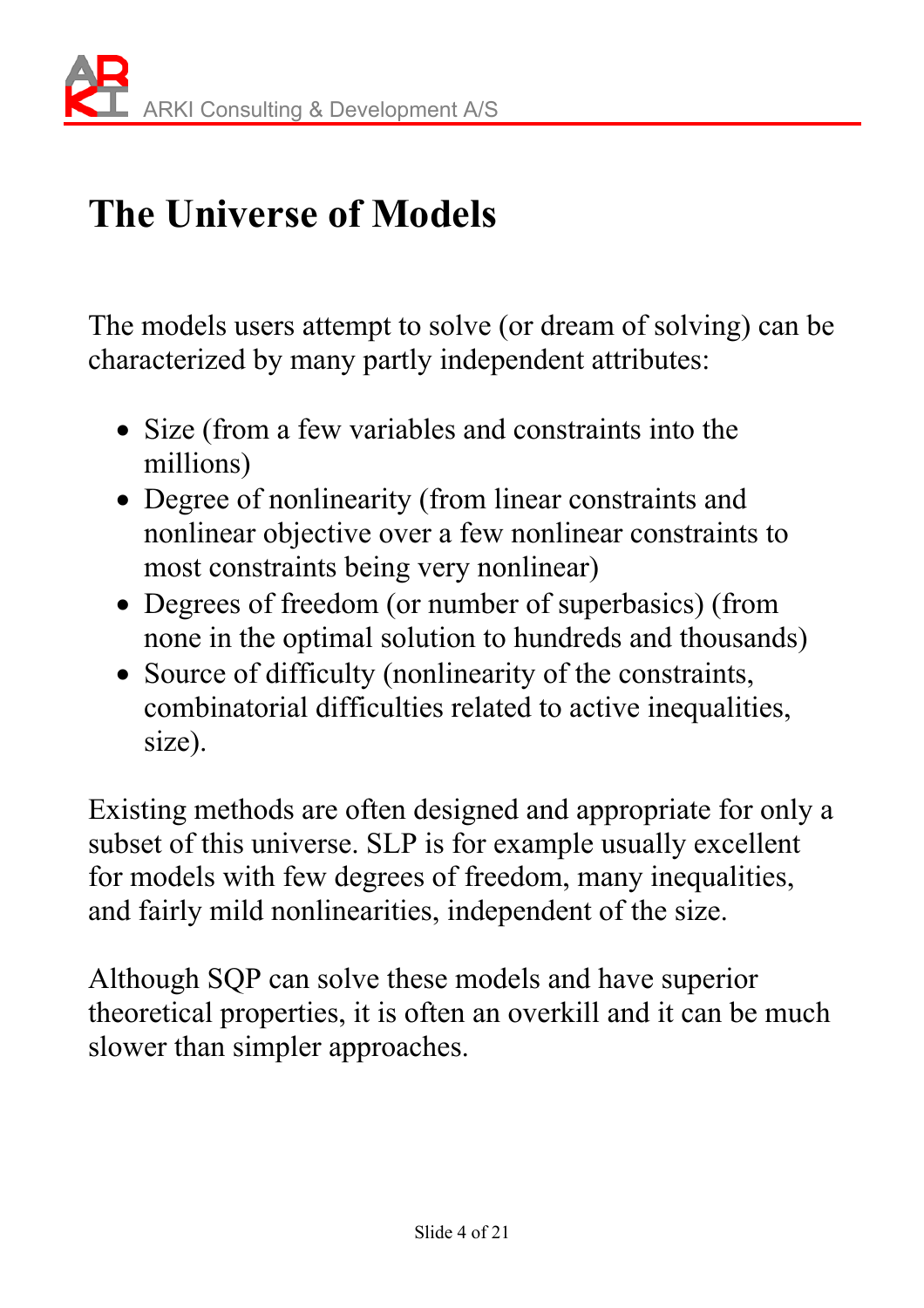# **Multi-Method Solvers**

Solver = Software package  $Method = Algorithm / Theory$ 

We know from experience that to cover a large part of the Universe of Model we need several methods.

Some Solvers have therefore implementations of several Methods. The selection of the appropriate method for a particular method can be done according to (at least) three paradigms:

- 1. User selection.
- 2. Automatic A Priori Selection based on model characteristics.
- 3. Automatic Dynamic Selection based on model characteristics and information on the local behavior of the optimization process.

Dynamic Selection assumes that switching between methods is relatively cheap, preferably that the methods use the same or similar data structures.

CONOPT is a Multi-Method Solver with Automatic Dynamic Selection of Methods.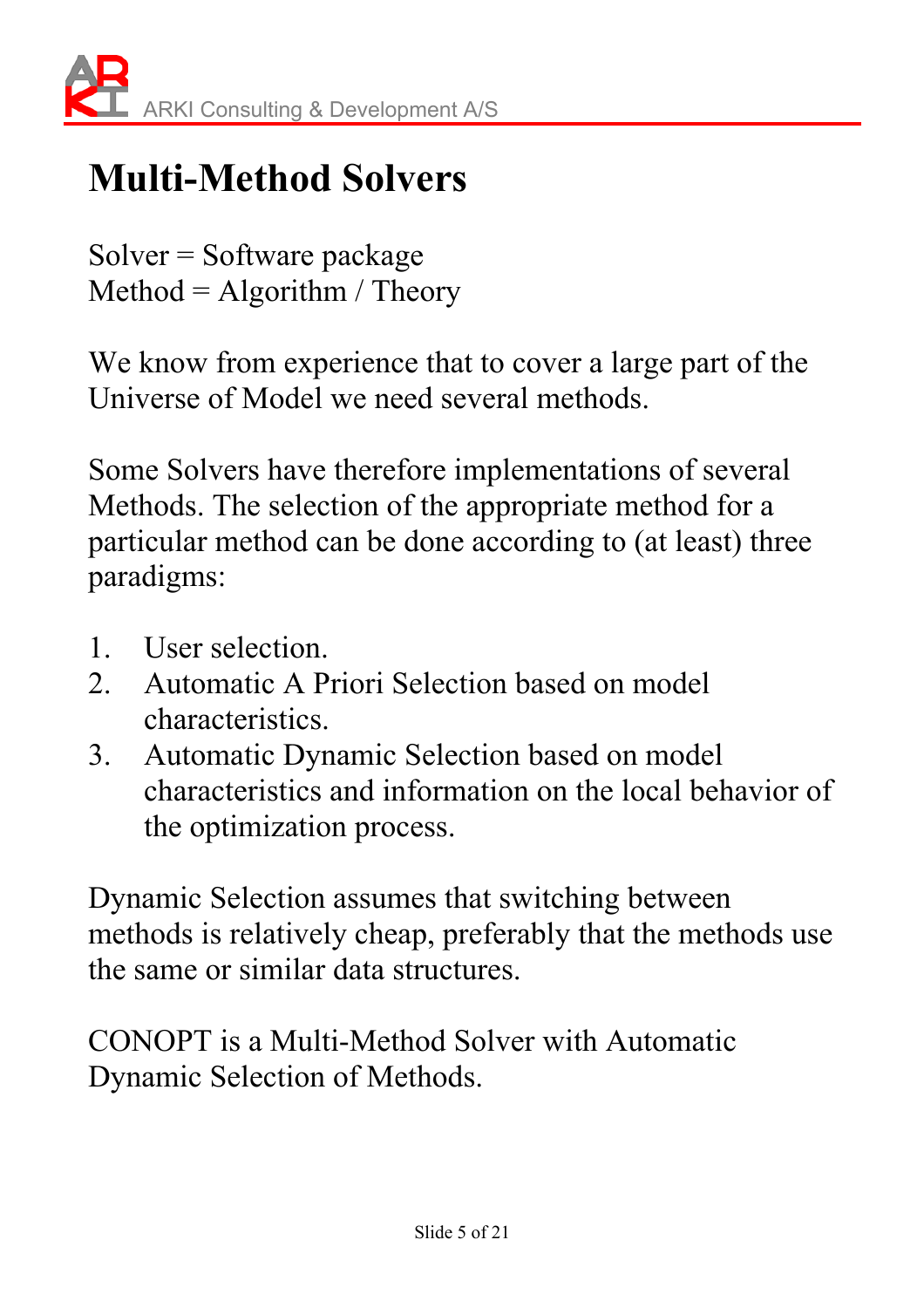# **The GRG Method**

The GRG Method is a feasible path method based on the following steps:

- 1. Start with a Feasible Point.
- 2. Compute the Jacobian of the constraints. It defines the tangent space of the linearized model.
- 3. Select a Basis from the columns of the Jacobian and invert (factorize) it.
- 4. Use the inverse Basis to compute a Reduced Gradient.
- 5. Test for optimality.
- 6. Use the Reduced Gradient to find an improving directions in the tangent space.
- 7. Perform a linesearch to find the next solution. During the linesearch, use the inverse Basis to restore feasibility using Newton-like iterations.
- 8. Go to 2 and repeat.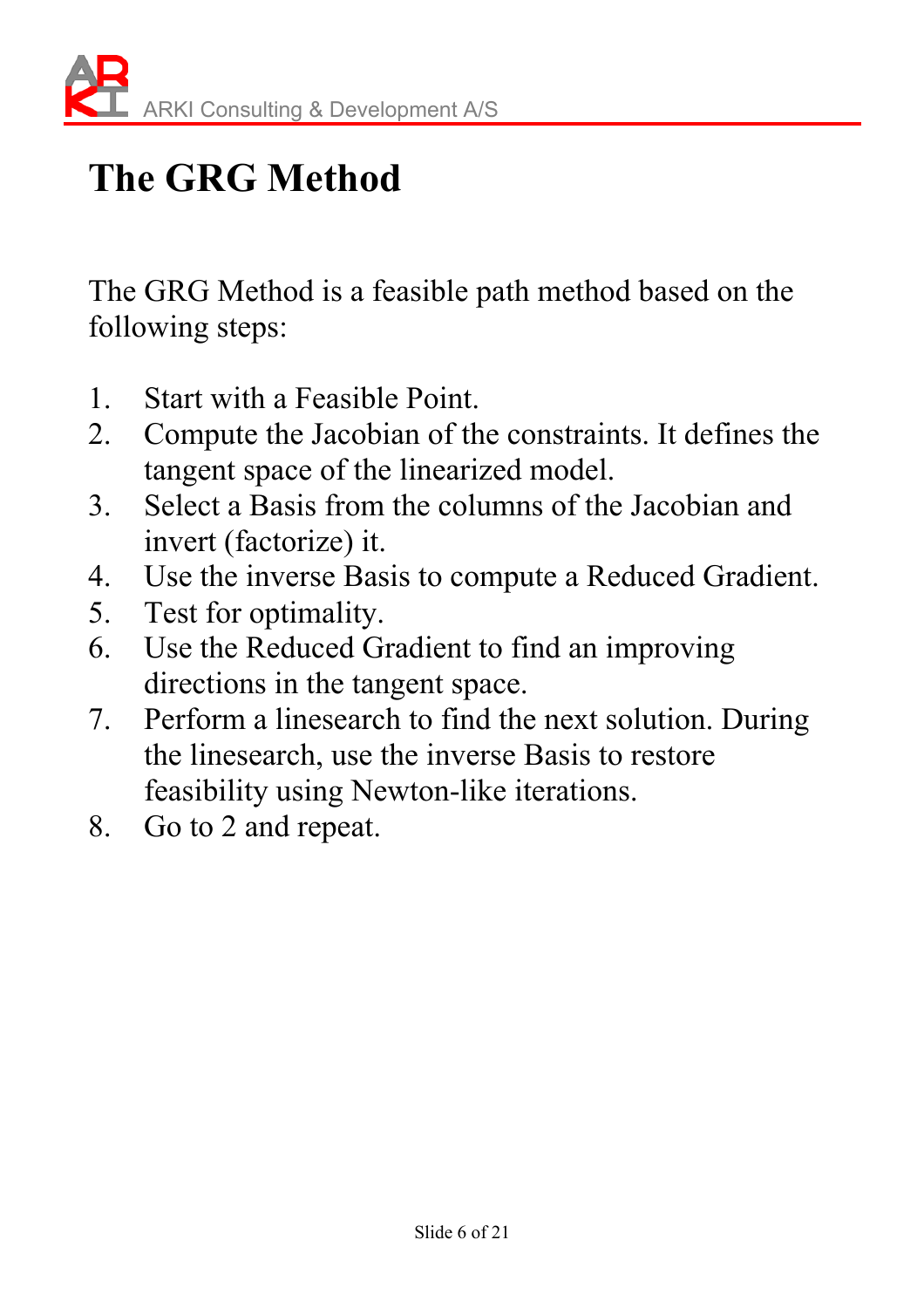## **Variations on the GRG Method (included in CONOPT2)**

**Steepest Descend Method:** The search direction in the non-basic space is selected as the (negative) reduced gradient. It is usually slow, but it contributes a robust component and it is the basis of many proofs of convergence.

**Quasi-Newton Method:** The search direction in the nonbasic space is the reduced gradient multiplied by an approximated Hessian. Has usually better convergence than Steepest Descend but needs more memory.

**Linear-Mode Iterations:** When bounds become active after very small movements (a combinatorial problem that slows down both Steepest Descend and Quasi-Newton), we use the same Jacobian for several iterations. The inverse Basis is updated using LP-like methods. Each iteration is much cheaper.

**SLP:** The computation of the search direction takes into account both the tangent space and its intersection with the box defined by bounds by solving an LP approximately. Both search direction and basis is changed in the process. Works well for models with few nonlinearities and a combinatorial nature.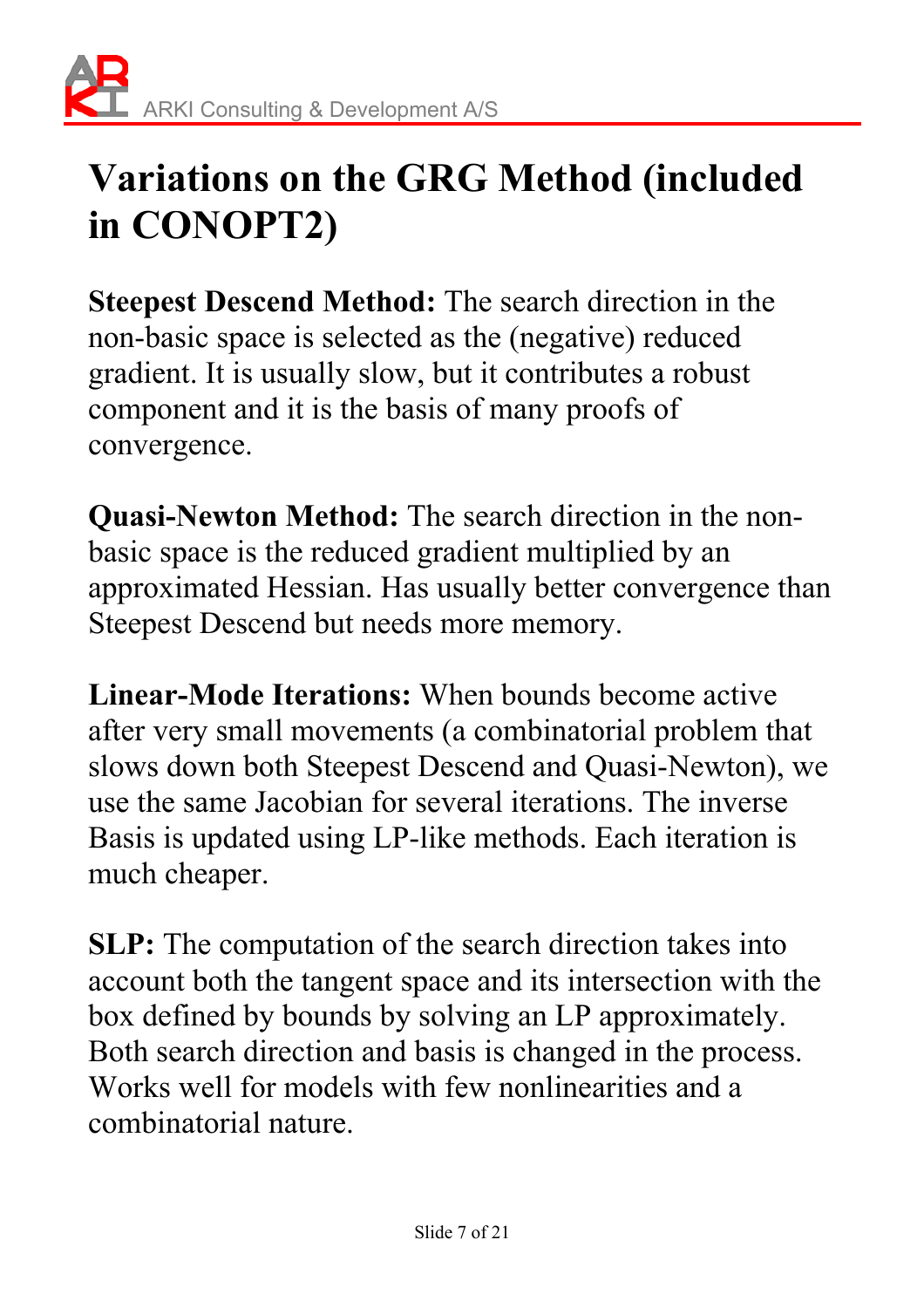# **Common Properties of all Variations**

Each iteration start with a feasible point and ends with a feasible point.

At the start of an iteration, a basis is used to find a reduced gradient (and to check for optimality).

After the search direction has been computed, a basis (and an inverse) is available for use in the Newton-like iterations of the linesearch.

The main difference between the variations is the method used to find the search direction and the amount of work and information each variation use.

It is therefore relatively easy and cheap to switch between the variations. When switching to the Quasi-Newton variation it is necessary to initialize the estimate of the Hessian. There is a little direct cost, but progress may be slowed down for some iterations.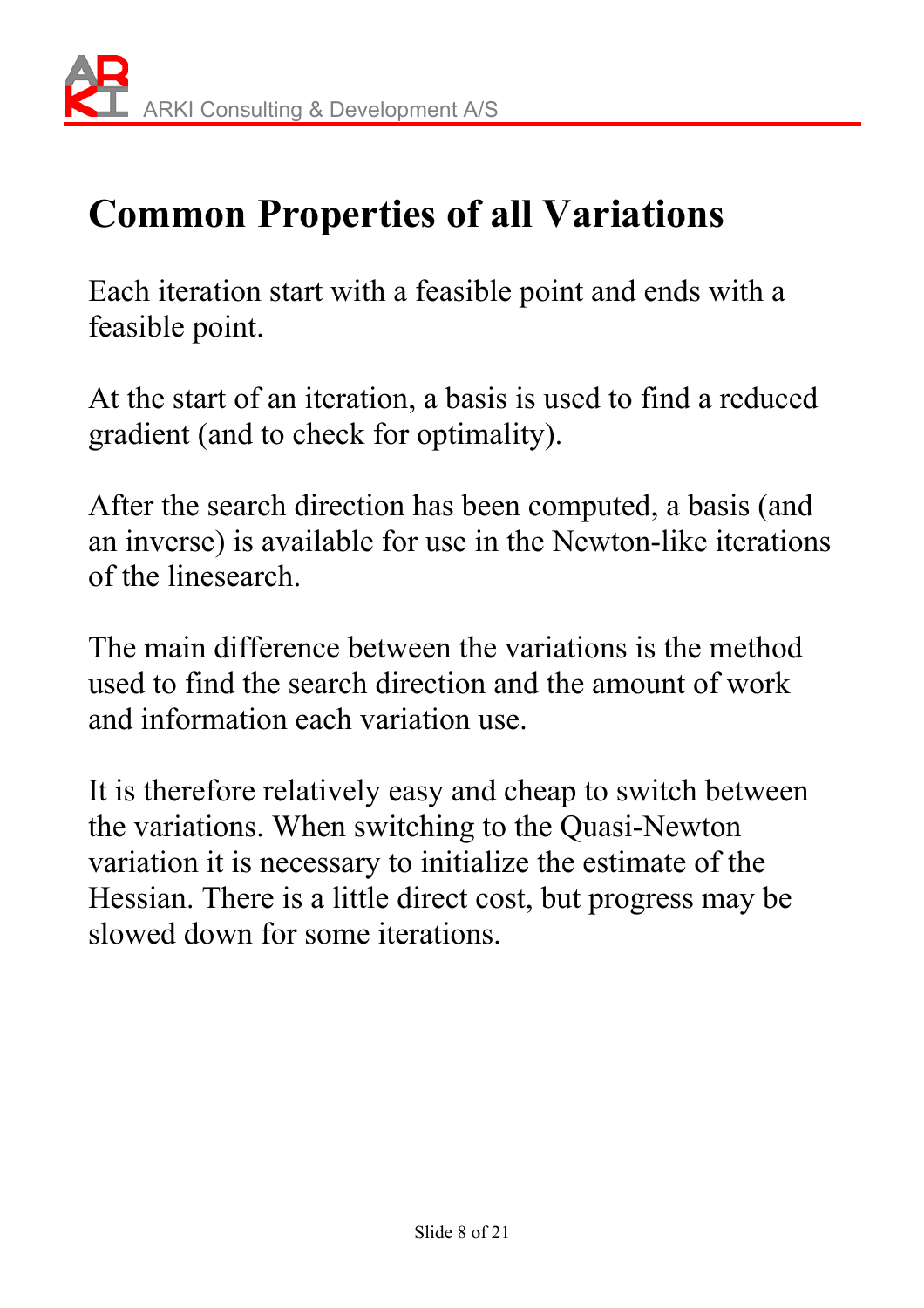# **A Common Problem for all Variations**

No matter how good the search direction, it is sometimes not possible to take the optimal step because the Newtonlike iterations used to restore feasibility do not converge.

There is no reason to spend effort on a good search direction if only a small part of it can be used.

CONOPT2 has some heuristics intended to overcome this problem:

- Change the basis to make it "better conditioned"
- Use Steepest Descend
- Use methods based on Steepest Edge to scale the search direction.

NOTE: Although the feasibility restoration does give some problems for the GRG method it is also of great help. No Merrit Function, SLP and SQP models are always feasible etc.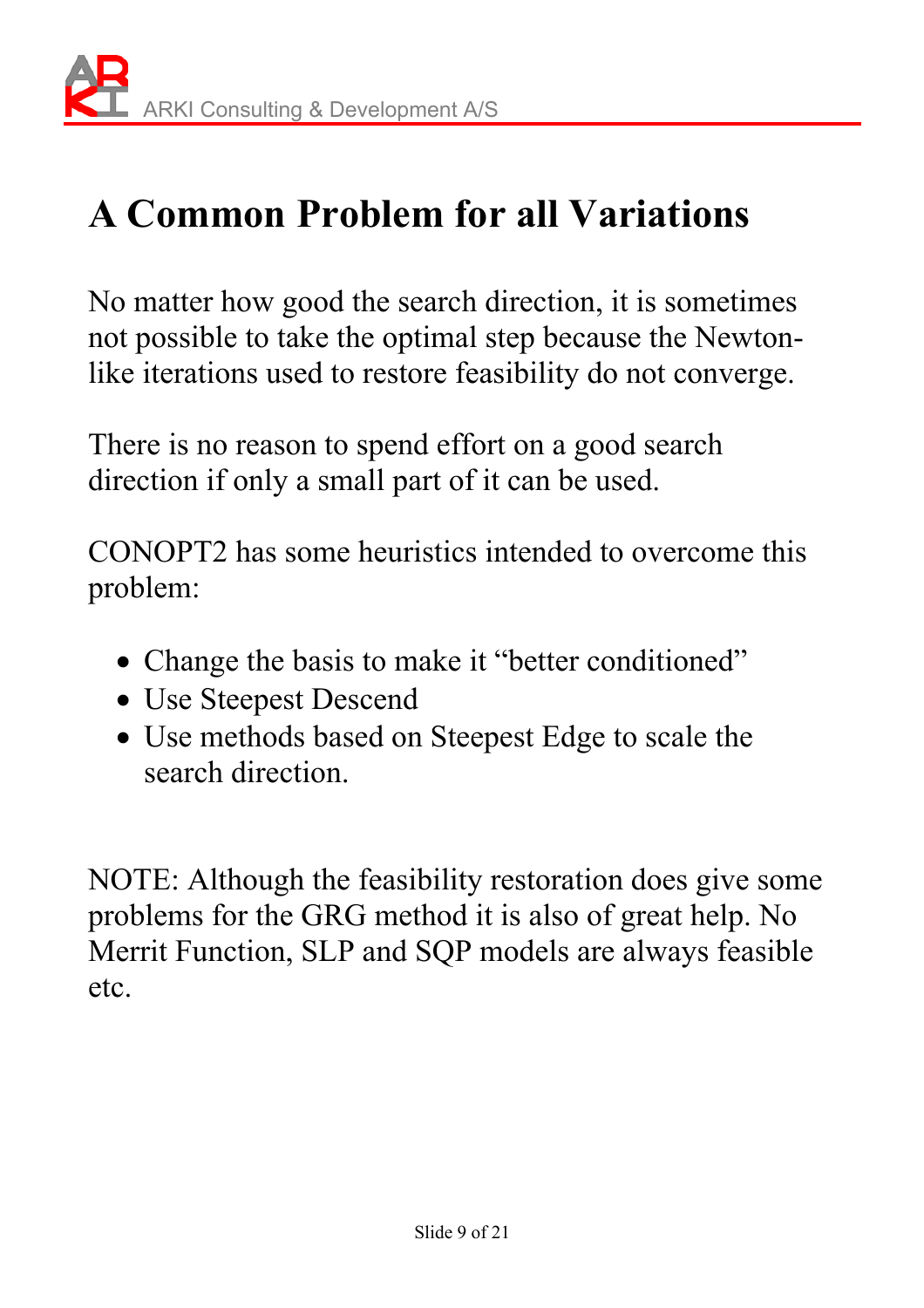# **The SQP Component of CONOPT3**

Background:

CONOPT2 works very poorly on models with many degrees of freedom (500 and up). The Quasi-Newton method will only work if we have space for a (reduced) Hessian and the automatically selected alternative is Steepest Descend. If the Quasi-Newton method is forced in use it is often very slow for these large models.

CONOPT2 works but it converges very slowly on models with more than 100-200 degrees of freedom and a combinatorial nature. Each time the set of active and inactive inequalities changes the reduced Hessian changes as well. This stalls the progress, and several iterations are often needed to build up new second order information before good progress is re-established.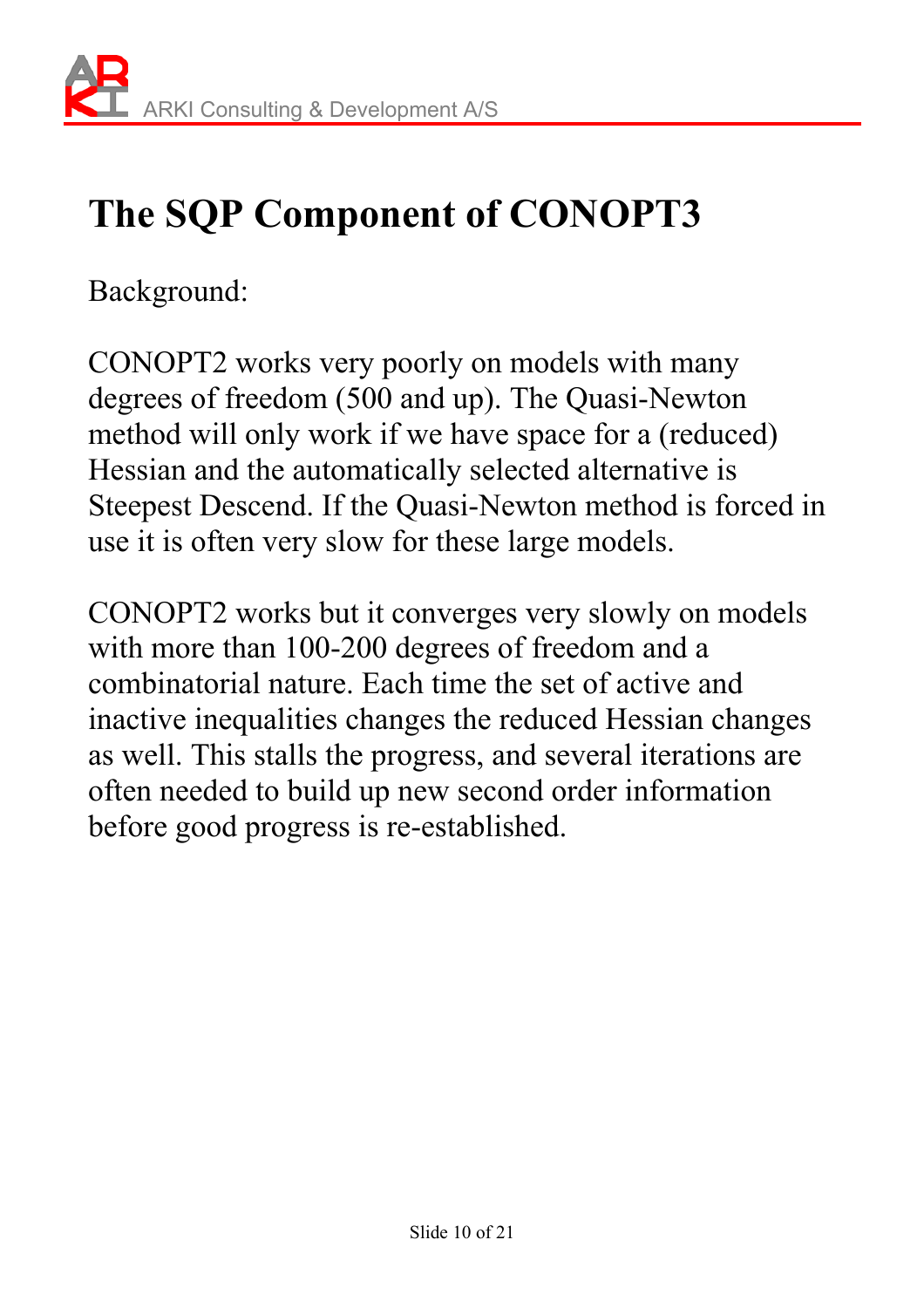# **The New SQP Component of CONOPT3**

Input Requirement – Second Order Information: EITHER a routine that can compute the Hessian of the Lagrangian as a sparse matrix OR a routine that can compute the Hessian of the Lagrangian multiplied by a vector or BOTH.

The standard SQP model (with Lagrange Multipliers implied by the GRG method and the input basis) is solved approximately, starting from a feasible point.

When the number of Superbasic variables is large (default  $>$ 500) then a Conjugate Gradient (CG) or Scaled Conjugate Gradient (SCG) method is combined with a Reduced Gradient method. The CG method is restarted each time a variable reaches a bound.

When the number of Superbasic variables is small a Reduced Hessian approximation is used as a preconditioner to the CG method. The Reduced Hessian approximation is maintained and updated using methods from Quasi Newton, and it is adjusted when a variable reaches a bound and when the basis is changed.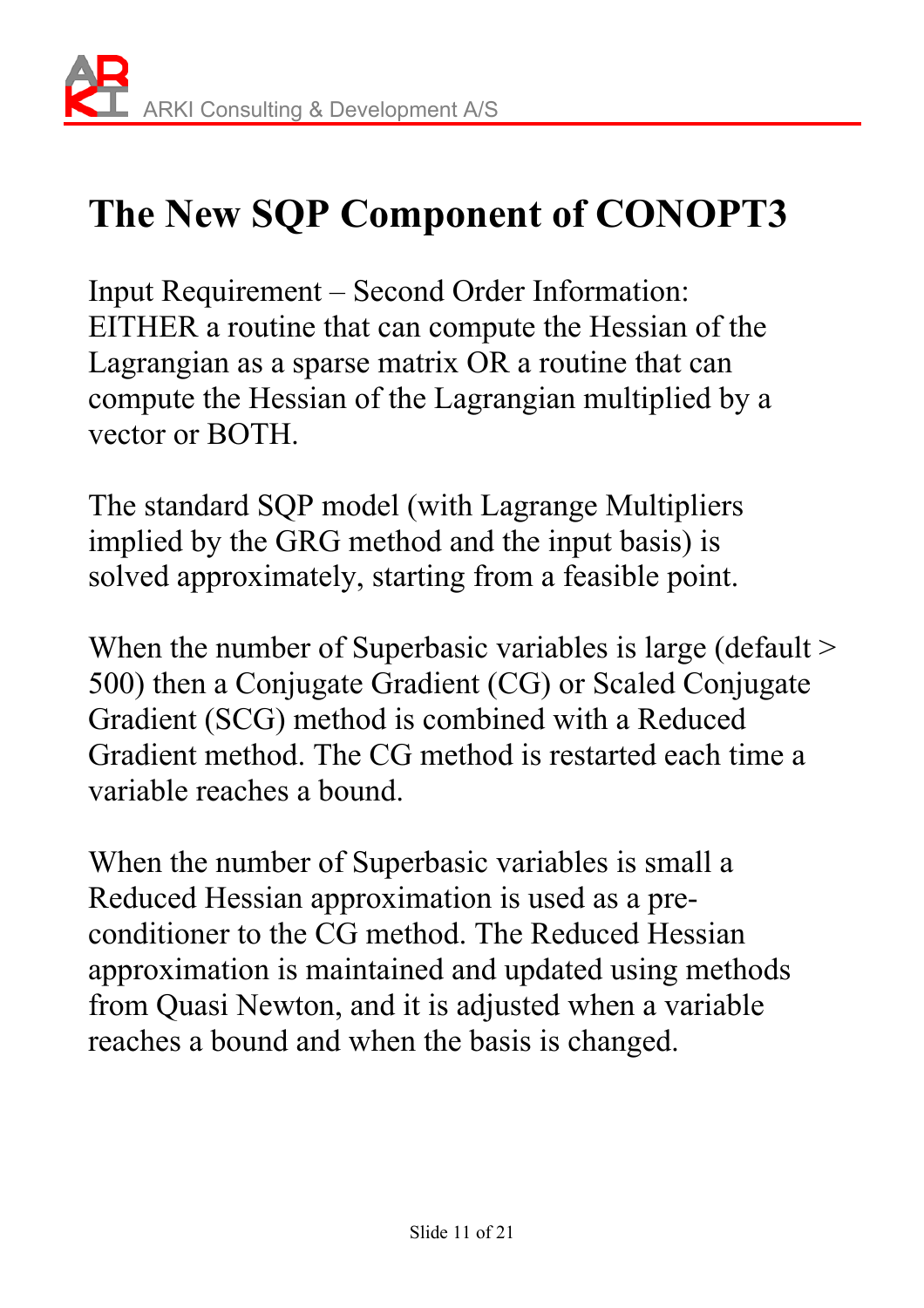# **The SQP Component of CONOPT3 (cont)**

Stopping criteria:

The amount of resources allocated to the SQP is determined based on past performance. Initially, only a few iterations and a short move is allowed. If progress is good, more iterations and a larger move is allowed. If progress is poor, fewer iterations and a smaller move is allowed.

The Progress measure depends on:

- Could the predicted step be made or was the linesearch limited by problems with feasibility in the Newton iterations.
- Was the change in objective as expected.
- Was the change in reduced gradient as expected.

Missing Component:

What should be done when the steplength is less than one due to higher order terms. A proximity term that bends towards steepest descend / steepest edge should be added.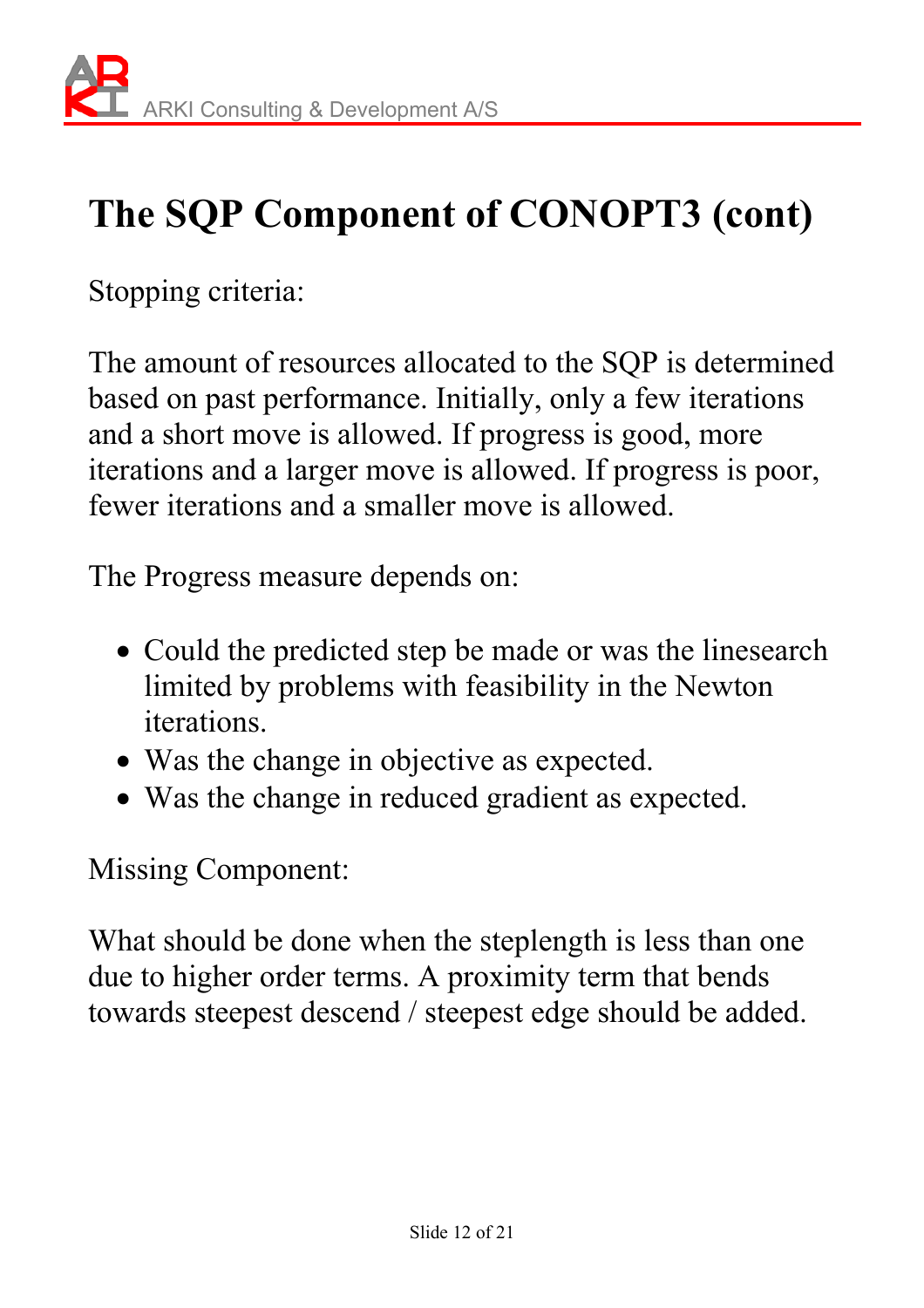# **The SQP Component of CONOPT3 (cont)**

Implementation of the CG methods:

If the expected number of iterations is small (default  $\leq 10$ ), then the CG iterations are based on the Hessian-Vector product routine (if available).

If the expected number of iterations is large, then the CG iterations are based on the Hessian as a sparse matrix (if available).

The CG iterations take place in the space of superbasic variables and the Hessian is defined in the space of all variables. It is therefore necessary with repeated transformations forth and back. The transformation from the superbasic space takes place with a tangent computing routine, and the transformation back takes place with a routine similar to pricing.

When the Hessian of the Lagrangian is available as a sparse matrix CONOPT3 can compute a scaling pre-conditioner based on the diagonal of the Reduced Hessian. This preconditioner can be updated in connection with basis changes inside the SQP.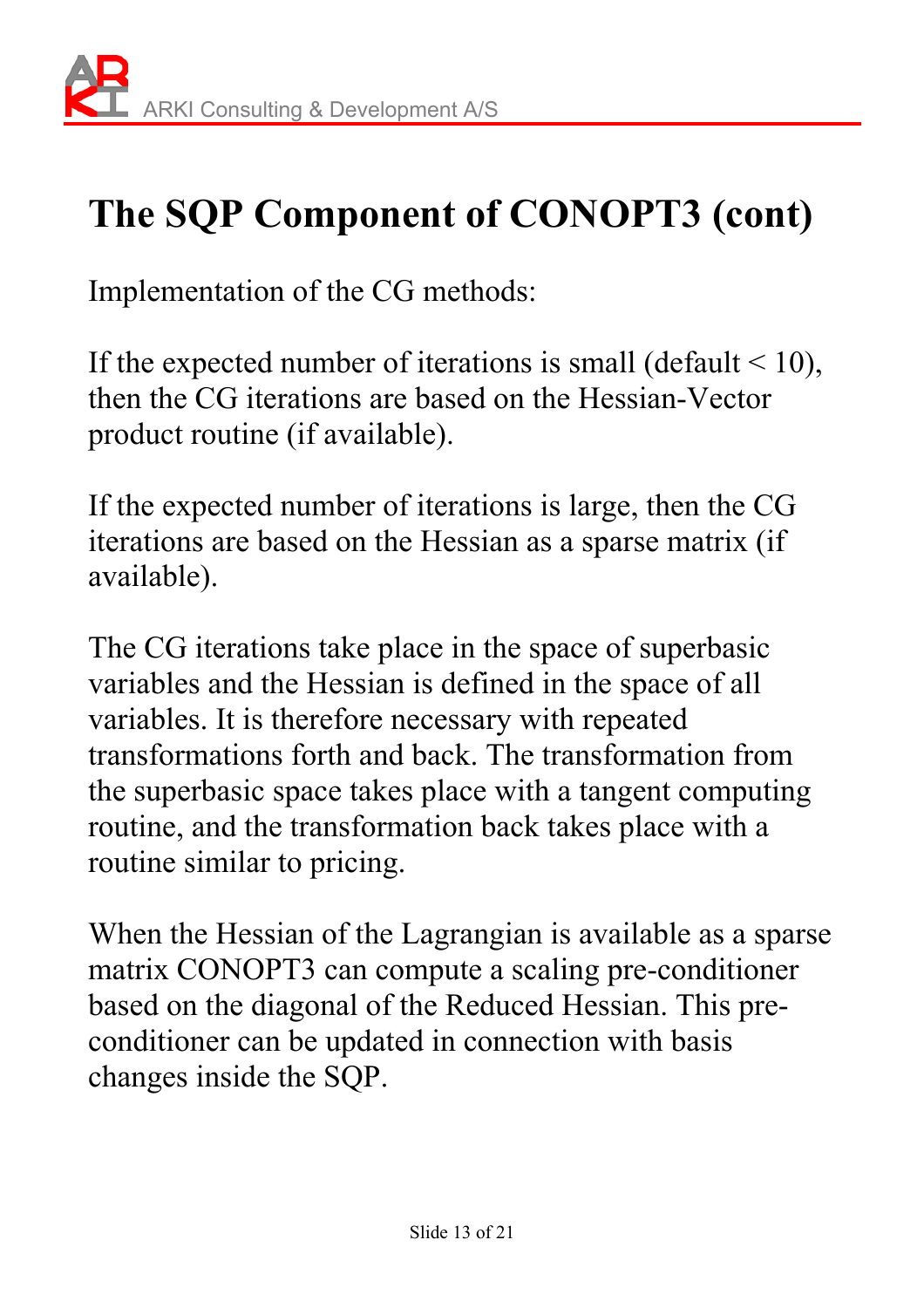

# **Other New Components of CONOPT3**

- An Automatic Scaling Algorithm, that seems to work, i.e. it is in general better than no scaling. CONOPT2 has one, but it is not good.
- A new factorization engine that work much faster for models with more than 10000 constraints. It has been used on models with over 1 millions constraints.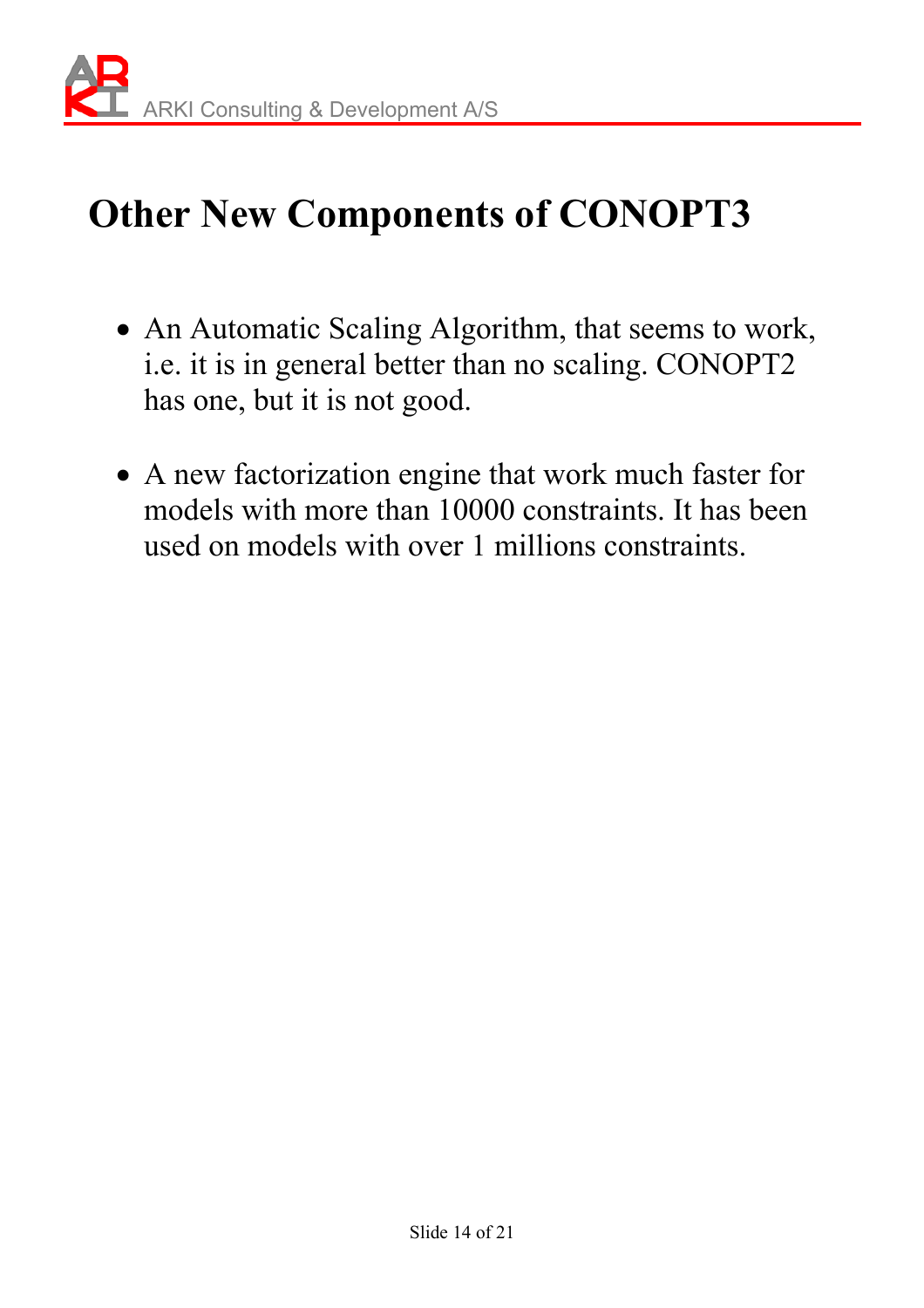

### **CONOPT2 vs. CONOPT3 for some NLP models**

**Example 1: A version of Alan Manne's RUNS model** 

**The model has 4145 variables and 3428 constraints The Jacobian has 14905 Jacobian elements, 263 of which are nonlinear. The Hessian of the Lagrangian has 263 elements on the diagonal, 135 elements below the diagonal, and there are 263 nonlinear variables.** 

| MIXED type model      | <b>CONOPT2</b>         | <b>CONOPT3</b>       |  |  |
|-----------------------|------------------------|----------------------|--|--|
| Easy case:            | <b>7590 iterations</b> | 514 iterations       |  |  |
| 1. Solve (cold start) | 284 seconds            | 63 seconds           |  |  |
| <b>Easy case</b>      | 930 iterations         | <b>54 iterations</b> |  |  |
| 2. Solve (hot start)  | 41 seconds             | <b>6 seconds</b>     |  |  |
| Hard case:            | 41532 iterations       | 997 iterations       |  |  |
| 1. Solve (cold start) | 3109 seconds           | 414 seconds          |  |  |
| Hard case:            | 1813 seconds           | <b>79 iterations</b> |  |  |
| 2. Solve (hot start)  | 176 seconds            | 44 seconds           |  |  |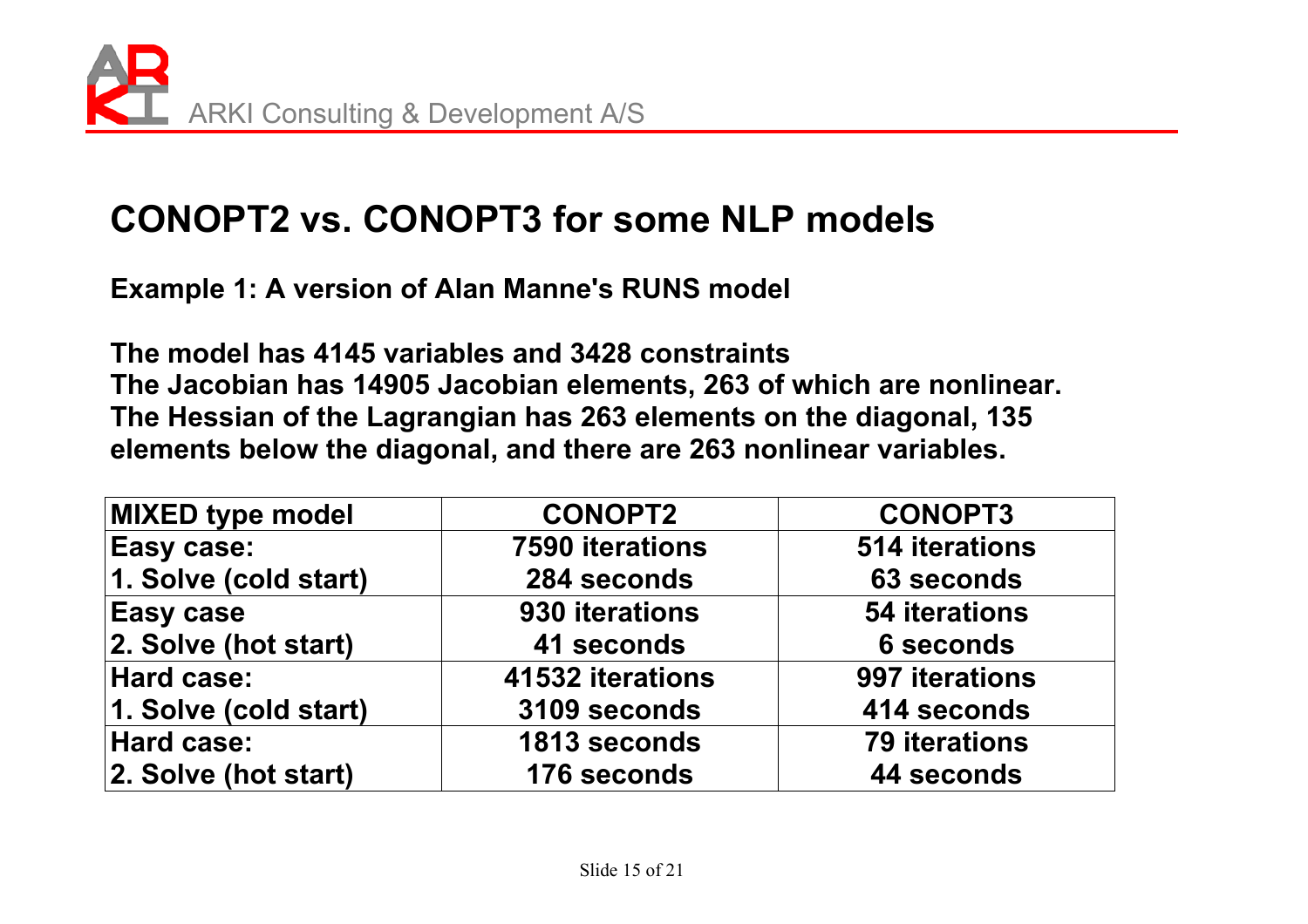### **CONOPT2 vs. CONOPT3 for some NLP models**

**Example 2: An entropy maximization model of Sherman Robinson (SAM Balancing)** 

**The model has 5048 variables and 2947 constraints The Jacobian has 19275 elements, 6631 of which are nonlinear. The Hessian of the Lagrangian has 2657 elements on the diagonal, 1987 elements below the diagonal, and there are 2790 nonlinear variables.** 

**The model has around 2100 superbasic variables and CONOPT2 could not solve it properly (terminated on slow convergence). CONOPT3 used CG, scaled with the diagonal of the reduced Hessian.** 

| MIXED/CURVED type model | <b>CONOPT2</b>          | <b>CONOPT3</b>        |
|-------------------------|-------------------------|-----------------------|
| <b>Base case</b>        | <b>19527 iterations</b> | <b>183</b> iterations |
|                         | 13758 seconds           | 56 seconds            |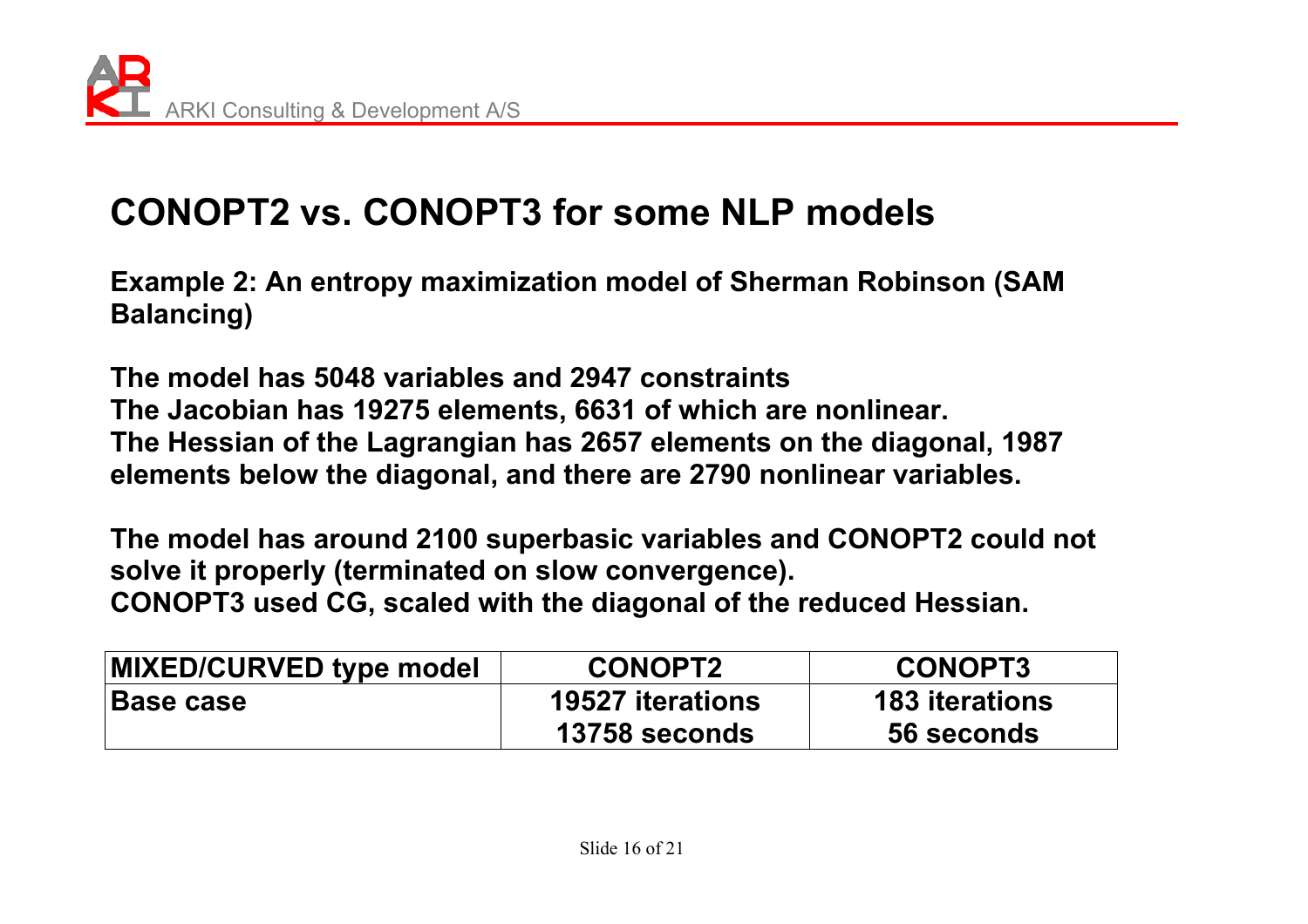

#### **Results using Solver Comparison Utilities from http://www.gamsworld.org/performance/index.htm**

#### **Based on the COPS models in GAMS Model Library**

#### **Solver Square Comparison: Considers all models.**

Compares all solver return outcomes (for example optimal, infeasible, unbounded, interrupt, fail) of one solver with all return outcomes of another solver. Interrupt denotes resource or iteration limit has been reached. Solver CONOPT2 is represented on the left (rows) and solver CONOPT3 on top (columns). See the solver return definitions for return codes.

| $\bm{\mathbb{r}}$ racefile 1 : | copstest.co2 |  |  |
|--------------------------------|--------------|--|--|
| $\bm{\mathbb{Tr}acefile}$ 2 :  | copstest.co3 |  |  |
| Solvers used :                 | CONOPT2      |  |  |
|                                | CONOPT3      |  |  |

|                                         |                  | $ $ optimal $ $ infeasible $ $ unbounded $ $ | interrupt<br>(time or<br>iter.) | $ $ fail | total<br>CONOPT2 |
|-----------------------------------------|------------------|----------------------------------------------|---------------------------------|----------|------------------|
| $\phi$ ptimal                           | 53               |                                              |                                 |          | 53               |
| <b>Infeasible</b>                       |                  |                                              |                                 |          |                  |
| Unbounded                               |                  |                                              |                                 |          |                  |
| Interrupt<br>(time<br>or<br>$\ $ iter.) |                  |                                              |                                 |          |                  |
| $\Vert$ Fail                            | 1.3 <sup>1</sup> |                                              |                                 |          | 1.3              |
| total CONOPT3                           | 68               |                                              |                                 |          | 68               |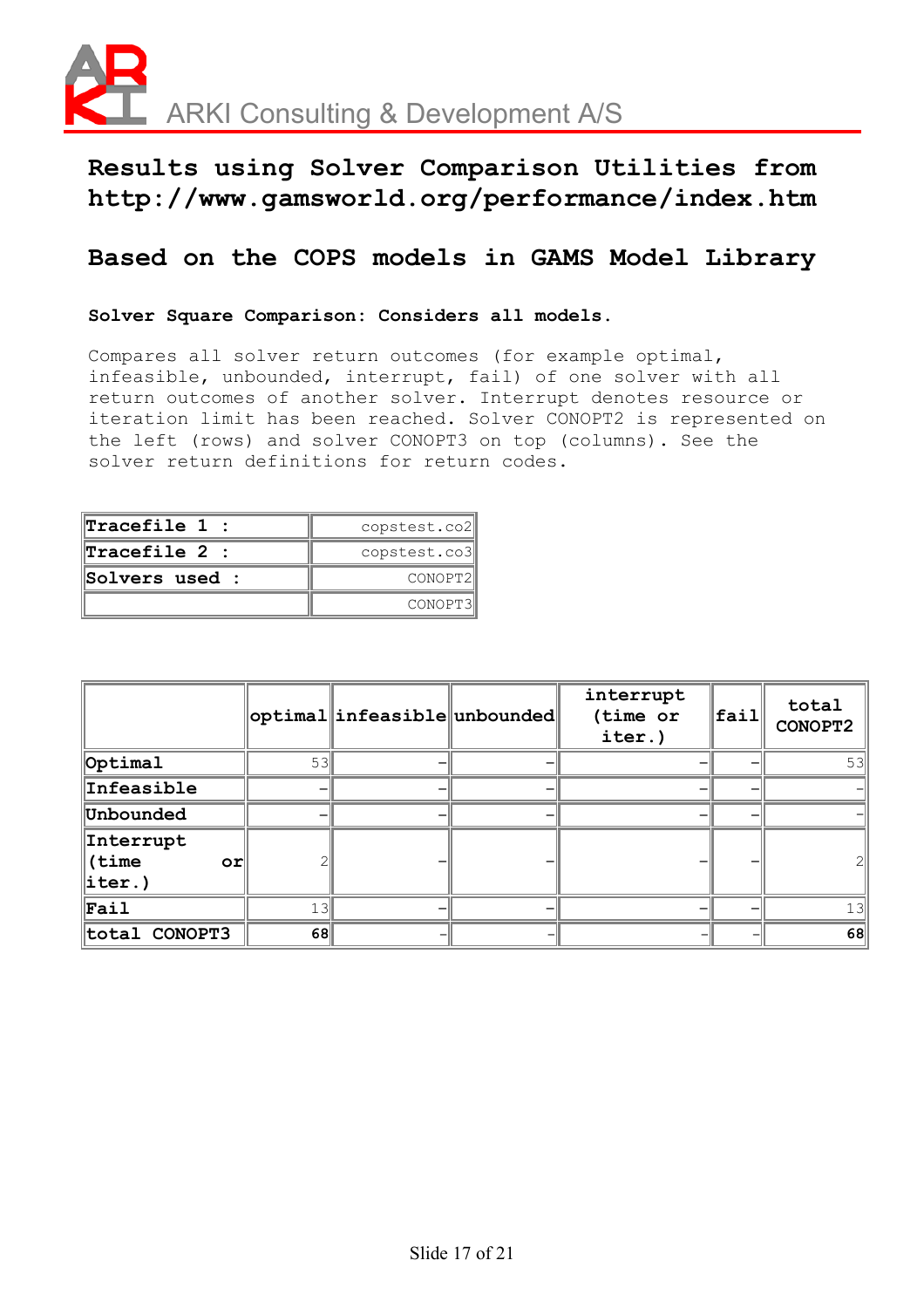

**Results using Solver Comparison Utilities from http://www.gamsworld.org/performance/index.htm** 

#### **Based on the COPS models in GAMS Model Library**

**Total resource time for all models.** 

| $\  {\tt Tracefile} \: 1 \; :$ | copstest.co2 |
|--------------------------------|--------------|
| $\  \texttt{Tracefile 2 :}$    | copstest.co3 |
| <b>Solvers used :</b>          | CONOPT2      |
|                                | CONOPT3      |

|                                                  | Total           | CONOPT2<br>Obj<br>better | $Obj$ same | Obj CONOPT3<br>better |
|--------------------------------------------------|-----------------|--------------------------|------------|-----------------------|
| Solver CONOPT2 infinitely<br>faster :            |                 |                          |            |                       |
| Solver CONOPT2 much faster :                     |                 |                          |            |                       |
| Solver CONOPT2 faster :                          | 17              |                          | 17         |                       |
| Solvers perform the same :                       | 11              |                          | Q          |                       |
| Solver CONOPT3 faster :                          | 17              |                          | 14         |                       |
| Solver CONOPT3 much faster :                     |                 |                          |            |                       |
| Solver CONOPT3 infinitely<br>faster :            | 15 <sup>l</sup> |                          |            | 15 <sup>1</sup>       |
| Both solvers failed to solve<br>$\phi$ ptimally: |                 |                          |            |                       |
| $\mathbb T$ otal models: :                       | 68              | 0                        | 48         | 20 <sub>1</sub>       |

Solver Comparison Criteria: See the Performance web-page mentioned above.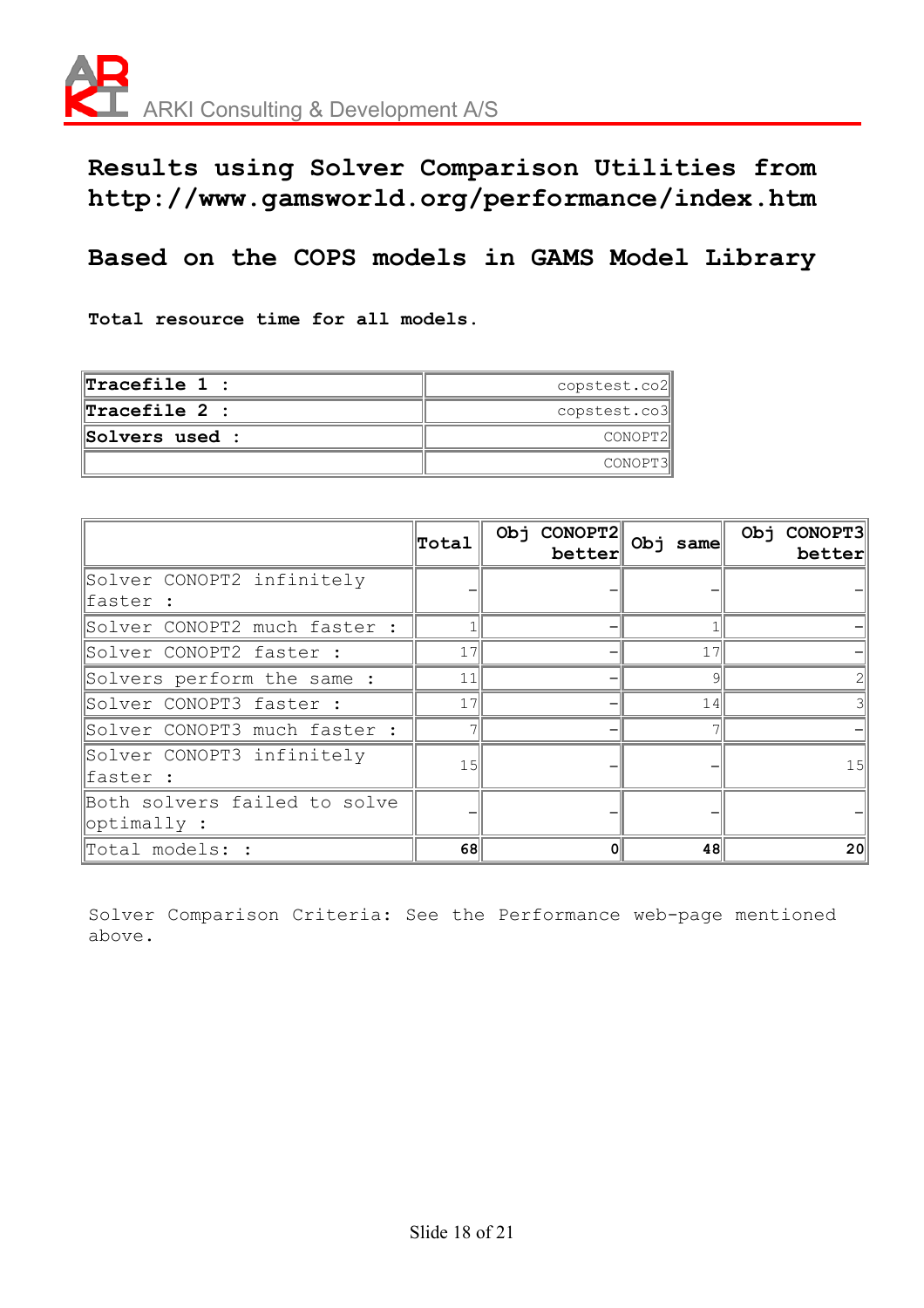

**Performance Profile, COPS Models**

**Performance Profile, COPS Models**

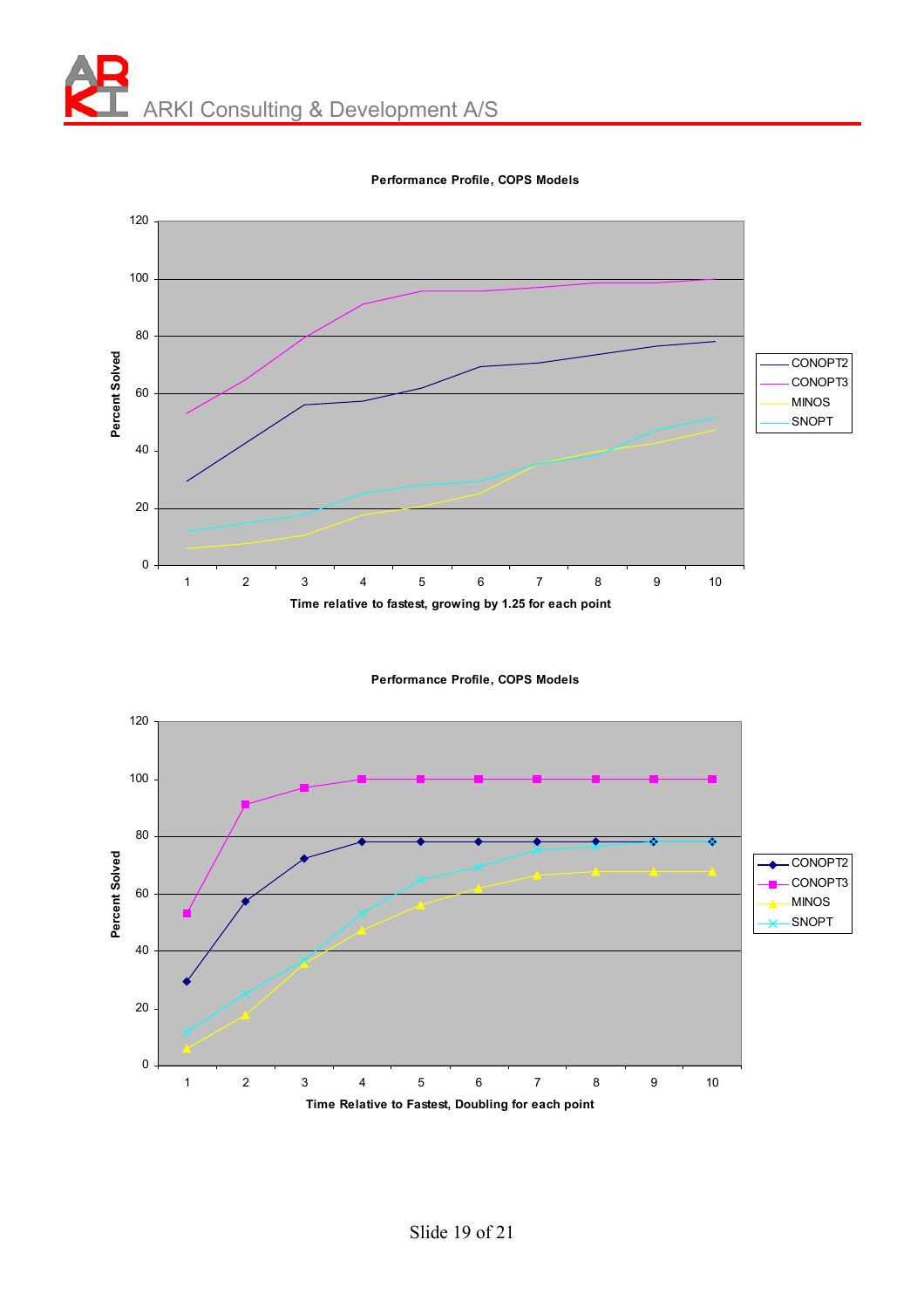## **Improving a Multi-Method Solver**

There are a number of ways to improve a Multi-Method Solver like CONOPT3:

- Improve the common computational engines such as linear algebra / factorizations. All components and the overall solver become faster.
- Improve some of the individual methods. Will help for models that use this sub-method heavily.
- Add a new Method that concentrates on uncovered models from the Model Universe. This may increase the set of models that the solver can attack successfully.
- Add a component for difficult models. This may increase the overall reliability of the solver even if the new method only used to get past a bad spot.
- Improve the logic for dynamic switching between methods. The challenge is to avoid expensive methods when cheap ones will do.